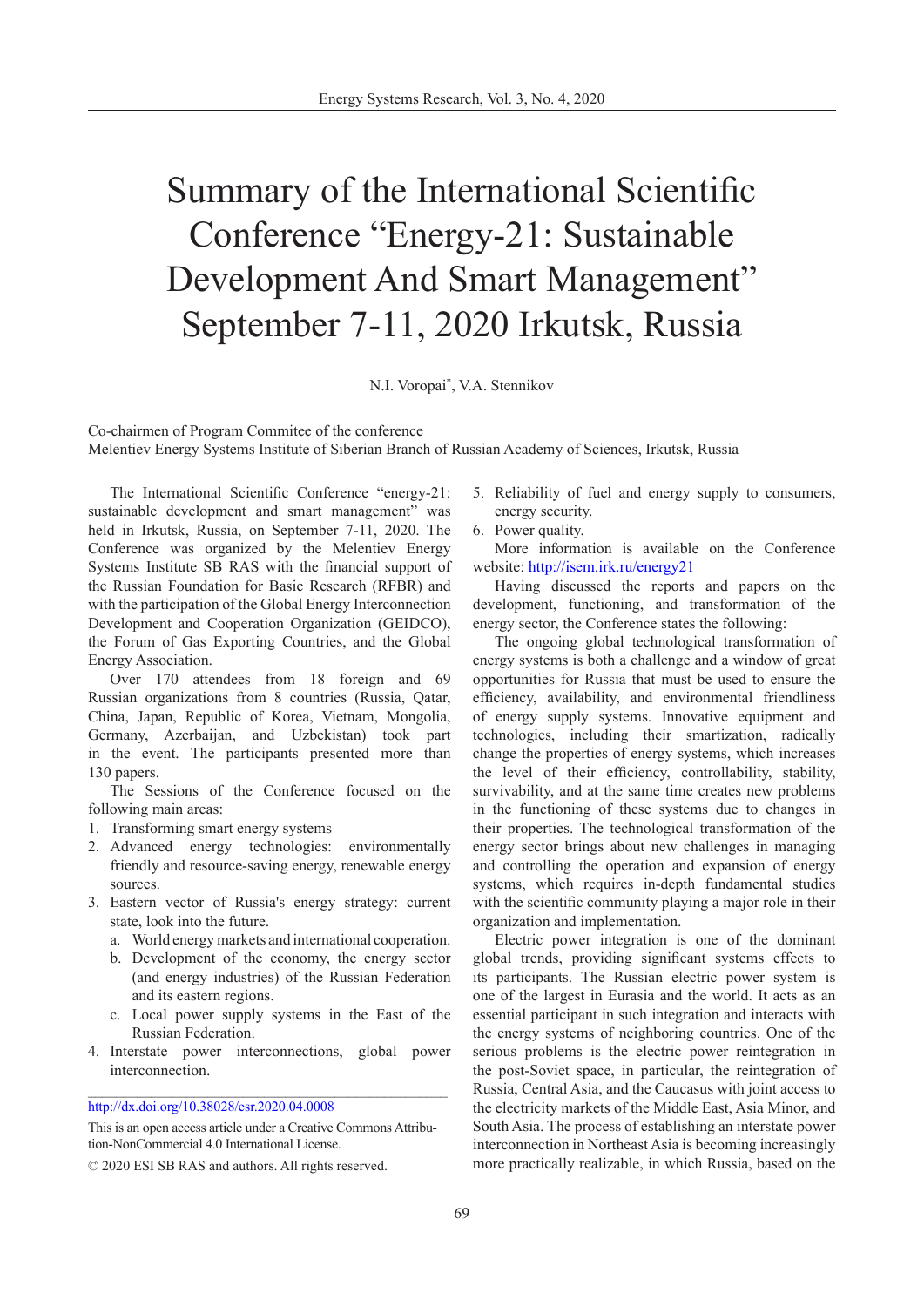regions of Siberia and the Far East, can also become a noticeable player while receiving economic benefits.

A big socio-economic problem of Siberia and the Russian Far East is a low level of income, which cannot compensate for the harsh natural and climatic living conditions for the population, and leads to its decline in these regions.

The policy of science and technology development of Russia, including its eastern regions, should provide for mechanisms to integrate into the chain of added values not only of exports of energy resources but also of the expansion of energy systems providing appropriate conditions for the population and the growth of production of goods and services, based on innovative and environmentally sound technologies.

The comprehensive and priority development of Siberia and the Far East's territories is recorded in some of the strategic state documents: Presidential Address to the Federal Assembly, 2020; Energy Security Doctrine of the Russian Federation (approved by the Decree of the President of the Russian Federation of May 13, 2019, No. 216); Energy strategy of the Russian Federation until 2035 (approved by the Order of the Government of the Russian Federation dated June 9, 2020, No. 1526-r). Conversion to gas in East Siberia and the Far East is one of the prime objectives for developing national energy and economy and addressing social problems in these regions.

The main problems in local power supply systems, which are commonplace in the East of the Russian Federation, are associated with the underdevelopment of the transport infrastructure and the unsatisfactory state of energy sources, which leads to high values of energy tariffs and budget subsidies allocated to compensate for the lost revenues of energy producers.

The environmental problems of the territories of special nature management (for example, the Central Ecological Zone of the Baikal Natural Territory) are caused by the high share of coal in the fuel balance, the predominance of low-efficiency small-capacity boiler houses, the lack of equipment for cleaning exhaust gases and high heat losses in the heat supply systems of consumers.

Under the current conditions of the operation and expansion of energy systems, their reliability and energy security issues have become of particular relevance. This is due to a lack of investment in the industry, high wear and tear of production assets, significant depletion of existing oil and gas fields, the need to develop new, much more expensive oil and gas fields in the harsh climatic conditions of the Arctic zone, and low prices for hydrocarbons in world markets. The excessive amount of old emergency prone generating capacities remains an unresolved issue, which negatively affects both the reliability of the power supply and the price of electricity. In the practice of managing the expansion of power systems, the energy security requirements are still not taken into account. The issues of a comprehensive approach to management

and interrelated development of energy industries within the national energy sector, as well as the improvement in the quality of training of qualified personnel for the energy sector, remain highly topical. The lack of domestic efficient generating equipment and the use of foreign generating equipment in the domestic power industry often leads to problems with the power supply to large power regions, in particular, due to the incompatibility of settings for the operating parameters of foreign equipment and the specified disturbances of domestic power systems.

Based on the delivered presentations, exchange of views, and conclusions of discussion, the Conference recommends the following:

Given the considerable socio-economic importance of the energy issues under consideration and the attained high theoretical and practical level of their study, the recommendations formulated for the executive branch authorities are as follows:

- 1. It is necessary to immediately start to implement, on a permanent basis, the objectives set in the Federal Law "On Strategic Planning in the Russian Federation" of 28.06.2014 N 172), which regulates the relations arising between participants in strategic planning in the process of goal-setting; forecasting; planning and programming of socio-economic development of the Russian Federation, the subjects of the Russian Federation and municipalities, economic sectors and areas of state and municipal governance; ensuring national security of the Russian Federation; as well as monitoring and controlling the implementation of strategic planning policy documents.
- 2. To meet the objectives at the federal, regional, and municipal levels, as stipulated by the Federal Law "On Strategic Planning," strategic directions for the expansion of energy systems at the corresponding level shall be established and regularly updated. The methodological basis for achieving such objectives is the theory and methods of the systems analysis of energy development, while the scientific tools should be based on domestic technologies and ensure the completeness and integrity of the information base to perform the functions of strategic planning, development, and updating of energy policy, and monitoring of the implementation of strategic and policy decisions in the management of energy development at each level of the hierarchy of governmental authorities in the Russian Federation. It is necessary to develop mechanisms to translate systems efficient solutions for energy development from the upper levels of government to the level of individual energy companies owned by different entities.
- 3. Planning the development of Russia's energy industries should place emphasis on ensuring the reliability of fuel and energy supplies to consumers, given the most important requirements of energy security